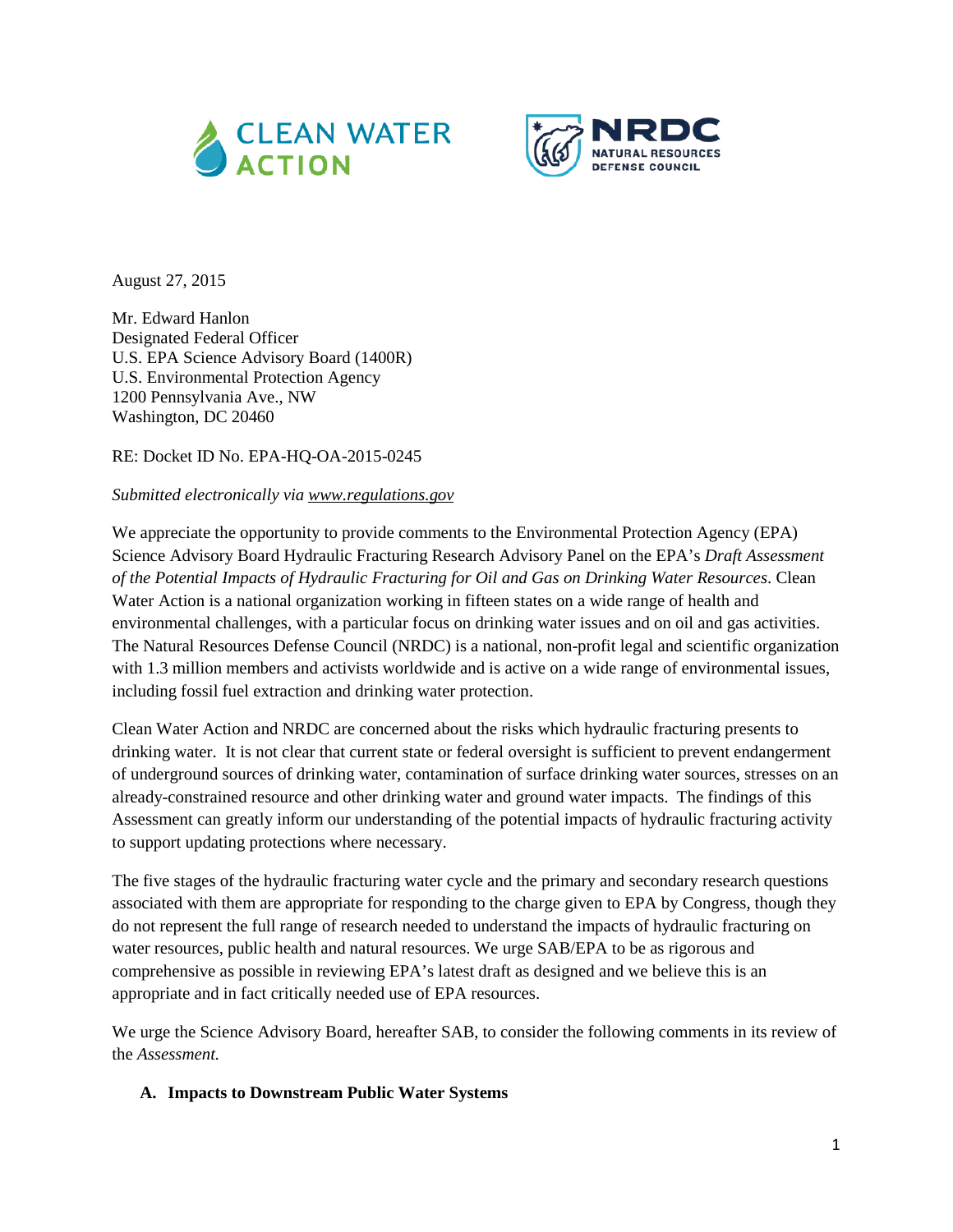Findings in the Assessment on drinking water impacts that can affect Public Water Systems (PWS) are significant in that they relate to potential public health risks from drinking water and could impact PWS ability to comply with the Safe Drinking Water Act. We urge the Panel to consider the following in its review:

*1. To what extent should EPA be directed to close data and information gaps to more clearly understand potential risks to downstream drinking water sources for PWS?*

There are numerous parts of the Assessment in which lack of data and information has hampered EPA's ability to fully address the original research questions. SAB should consider to what extent this lack of information has led EPA to undervalue potential threats to drinking water resources. SAB should also consider recommendations to EPA on how to address this lack of information since it will remain relevant in future research and regulatory activity and impedes the ability of EPA to ensure that its activities are grounded in science.

Given the expansion of hydraulic fracturing activities, documented negative impacts in the Assessment and intense public interest, EPA should provide a more complete explanation for why the Agency experienced such a high data gaps or were resigned to the inability to secure the necessary information in order to offer robust conclusions.

EPA should succinctly identify the barriers, potential bad actors or lack of current policy enabling such data collections to avoid having the scope of the Assessment and its findings intentionally misconstrued by some stakeholders and the public.

*2. An Assessment of drinking water impacts should include discussion of potential costs to PWS and their consumers for removing contaminants in their source water that result from hydraulic fracturing activities, particularly wastewater disposal.* 

The Assessment states that hydraulically fracturing wastewater that is not adequately treated could "increase concentrations of TDS, bromide, chloride, and iodide in receiving waters" and contribute to the formation of cancer causing disinfection byproducts (DBPs) at water treatment and drinking water  $plants.<sup>1</sup>$  $plants.<sup>1</sup>$  $plants.<sup>1</sup>$ 

SAB should review a recent study which confirms instances of these increased contaminants in downstream waters. McTigue et al. published an article about the occurrence and consequences of bromide in drinking water sources. The study reports that fracking wastewater may contribute to increases in bromide-containing waste upstream of drinking water utilities, and thus to the increase in DBPs detected by the drinking water utilities.<sup>[2](#page-1-1)</sup>

<span id="page-1-0"></span><sup>&</sup>lt;sup>1</sup> U.S. EPA. "EPA's Full Draft Assessment of the Potential Impacts of Hydraulic Fracturing for Oil and Gas on Drinking Water Resources." June 4, 2015 at ES-21.

<span id="page-1-1"></span> $\alpha$ <sup>2</sup> McTigue, Nancy; Graf, Katherine; Brown, Richard. 2014. Occurrence and Consequences of Increased Bromide in Drinking Water Sources. Environmental Engineering & Technology, Inc.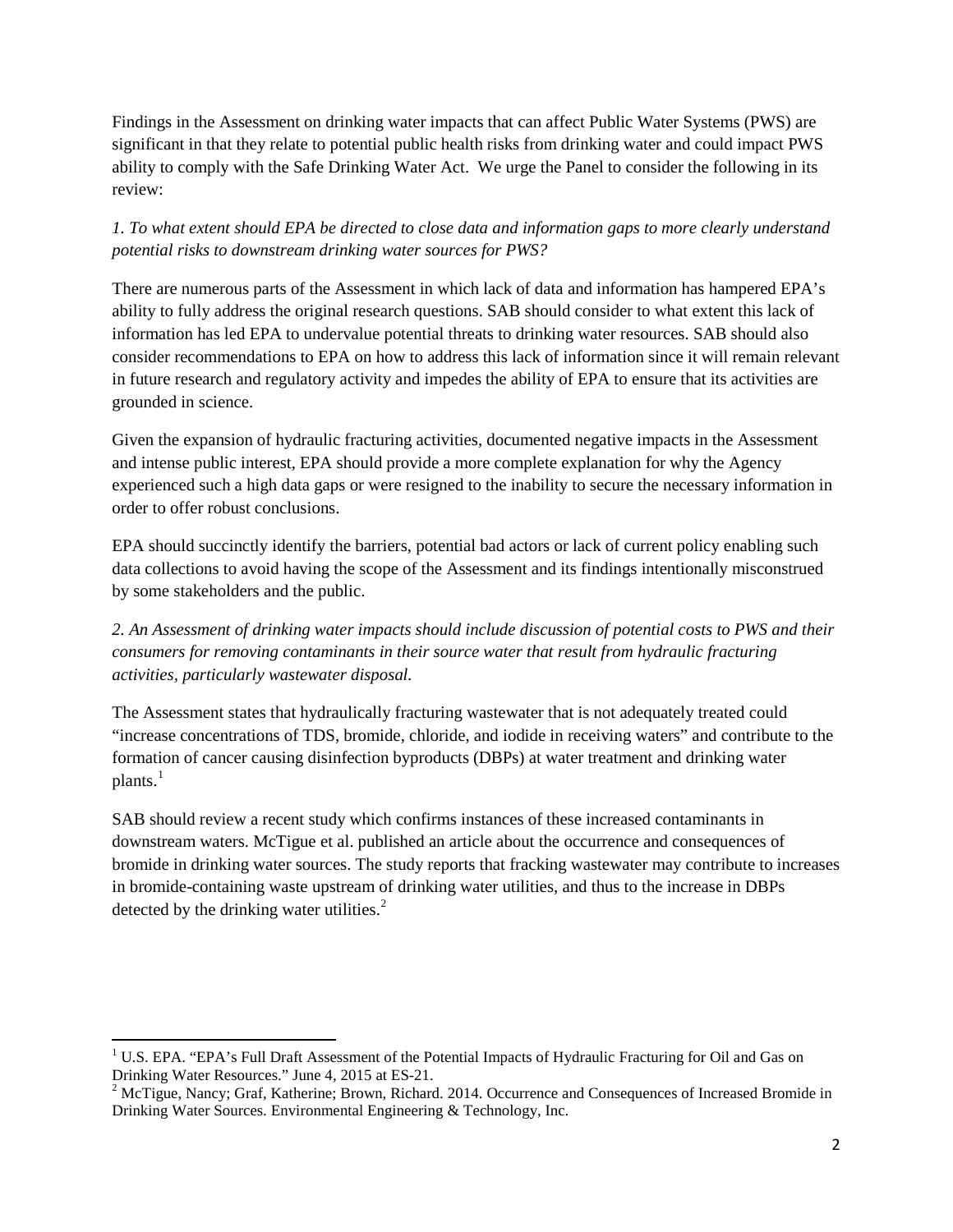SAB should also review recent research by the American Water Works Association on bromide removal costs could shed light on the costly complications bromides pose to downstream PWS.<sup>[3](#page-2-0)</sup> The research outlines three mitigation technologies for removing bromide at downstream water treatment plants. Installing any of these technologies results in extensive upfront capital costs, leading to significant monthly rate hikes for consumers.

#### **B. Shallow Fracking**

The Assessment noted that 20% of hydraulically fractured wells reviewed occur less than 2000ft from the base of the protected water source.<sup>[4](#page-2-1)</sup> This is a critical threshold. A smaller separation between fracturing and drinking water sources increases the likelihood of groundwater contamination.<sup>[5](#page-2-2) [6](#page-2-3)</sup> Fracturing at shallow depths can lead to acute impacts on groundwater because "fractures growing out of the production zone could potentially intercept natural, preexisting fractures" and reach overlying shallow drinking water sources.<sup>[7](#page-2-4)</sup>

An analysis by Jackson et al. (2015) reviewed a wider set of hydraulically fracturing wells and revealed that while the majority of fracked wells are at least a mile deep, shallow fracturing operations are still significant and distributed across 12 states.<sup>[8](#page-2-5)</sup> In particular, Texas had the highest number of shallow fracked wells<sup>[9](#page-2-6)</sup> and three quarters of all wells in California were fracked less than 2000 feet from the surface. $10$ 

The analysis also reviewed states with shallow hydraulic fracturing activities for specifically tailored regulatory requirements and found little evidence. Of the 12 states with at least 50 shallow hydraulically fractured wells, only 2 states have special requirements or permits. EPA should note that in addition to the inherent risks in frac jobs occurring at shallower depths, most states do not have protective measures in place with respect to the elevated risks.

The latest report from the California Council on Science and Technology (CSST) on well stimulation techniques including hydraulic fracturing states it even more clearly:

**"Shallow hydraulic fracturing presents a higher risk of groundwater contamination, which groundwater monitoring may not detect. This situation warrants additional scrutiny. Operations** 

<span id="page-2-0"></span><sup>&</sup>lt;sup>3</sup> American Water Works Association. Cost of DBP Mitigation Associated with Bromide Discharges from Power Plants. Presented to Office of Information and Regulatory Affairs Office of Management and Budget. August 3, 2015.

<span id="page-2-1"></span><sup>&</sup>lt;sup>4</sup> U.S. EPA. "EPA's Full Draft Assessment of the Potential Impacts of Hydraulic Fracturing for Oil and Gas on

<span id="page-2-2"></span>Drinking Water Resources." June 4, 2015 at 6-34.<br><sup>5</sup> Jackson, R.B.; Vengosh, A.; Carey, J.W.; Davies, R.J.; Darrah, T. H.; O'Sullivan, F.; Petron, G. The environmental costs and benefits of fracking. *Ann. Rev. Environ. Re* 

<span id="page-2-3"></span><sup>&</sup>lt;sup>6</sup> Digulio, D. C.; Wilkin, R. T.; Miller, C.; Oberley, G. *Investigation of Ground Water Contamination near Pavillion, Wyoming (Draft Report)*; U.S. Environmental Protection Agency, 2011.

<span id="page-2-4"></span><sup>&</sup>lt;sup>7</sup> U.S. EPA. "EPA's Full Draft Assessment of the Potential Impacts of Hydraulic Fracturing for Oil and Gas on Drinking Water Resources." June 4, 2015 at 6-37.<br><sup>8</sup> Jackson, R.B.; Lowry, E.R.; Pickle, A.; Kang, M.; Digulio, D.; Zhao, K. The Depths of Hydraulic Fracturing and

<span id="page-2-5"></span>Accompanying Water Use Across the United States. *Environmental Science & Technology*. 2015, B. <sup>9</sup> *Id.* 

<span id="page-2-7"></span><span id="page-2-6"></span><sup>&</sup>lt;sup>10</sup> California Council on Science and Technology. 2015. An Independent Scientific Assessment of Well Stimulation in *California, Volume II, Potential Environmental Impacts of Hydraulic Fracturing and Acid Stimulations. p. 406.*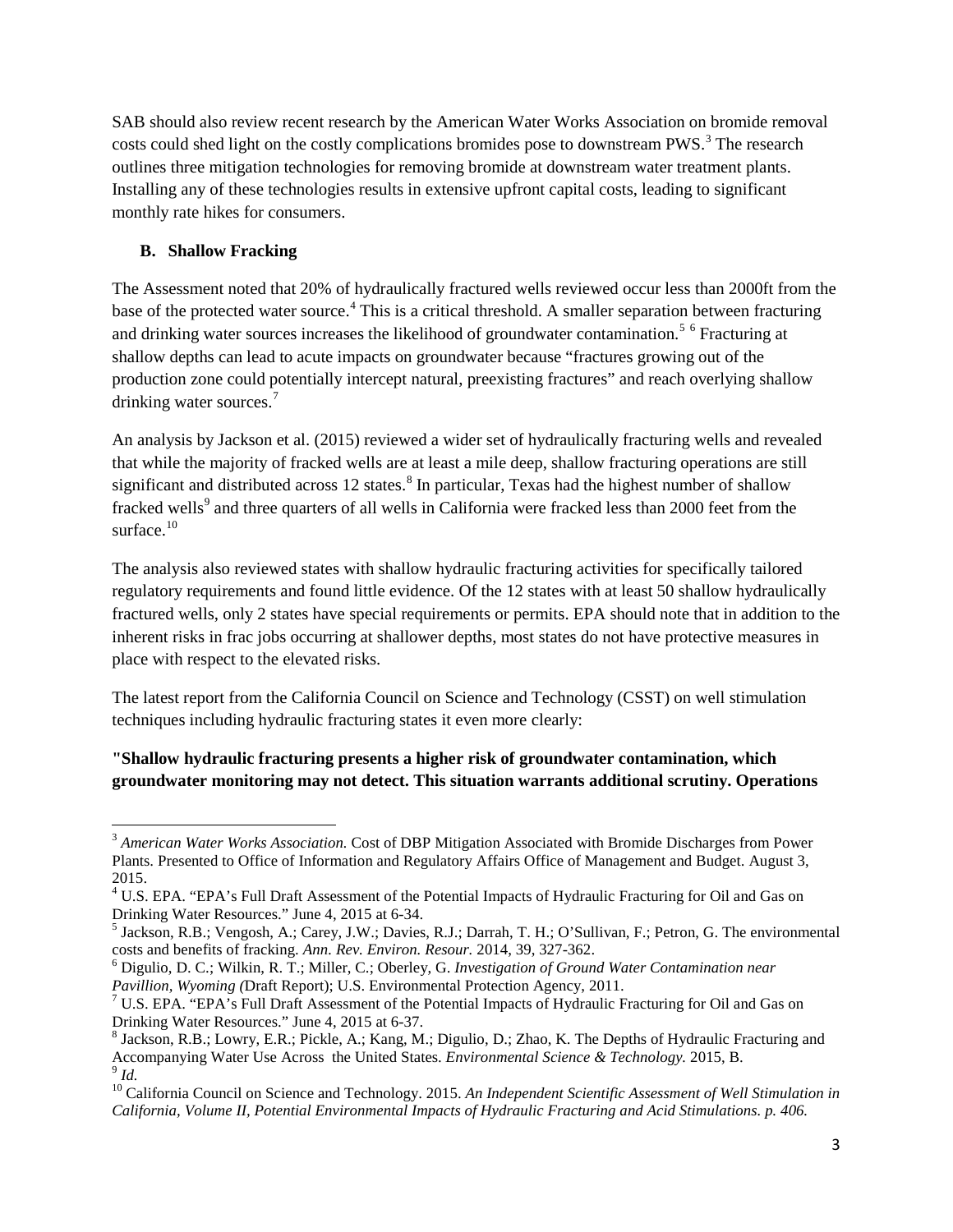### **with shallow fracturing near protected groundwater could be disallowed or be subject to additional requirements regarding design, control, monitoring, reporting, and corrective action..."[11](#page-3-0)**

In order to reflect the findings in the latest research, SAB should request that EPA appropriately highlight shallow hydraulic fracturing as a high-risk activity with increased likelihood of contamination and impacts on drinking water. States with shallow fracturing are widespread but have sparse protections. As hydraulic fracturing and other unconventional oil and gas development continues to increase across the country, so too will the number of shallow fracturing events and which, as EPA notes, will "in turn, lead to increased opportunities for impacts on drinking water resources."<sup>[12](#page-3-1)</sup>

# **C. Pits**

Chapter 8 of the Assessment on wastewater treatment and disposal contains national level estimates of produced water that have since been updated. An analysis by John Veil for the Ground Water Protection Council reported onshore wells – both conventional and unconventional – **in the 31 states reviewed generated 20,555,884,000 barrels of wastewater in 2012***,* the year with the most recent data available. This is slight uptick in produced water from the last report in 2007. But notably the report provides the first ever national estimates for produced water disposed of in pits and impoundments - "3.6% was evaporated, primarily in several arid western states, from onsite ponds and pits<sup>" [13](#page-3-2)</sup> totaling 691,142,000 barrels of wastewater.<sup>[14](#page-3-3)</sup>

EPA's Assessment reports that spills and leaks from on-site pits and impoundments have resulted in large spills of up to 57,000 gallons of fluid with impacts to ground and surface waters.<sup>[15](#page-3-4)</sup> The Assessment includes independent studies on pits and analysis of state spill databases. Not included is a Clean Water Action report from 2014, exposing the oil industry in California for disposing a large portion of its wastewater in 432 open and unlined pits throughout the Central Valley. These pits are designed for percolation, in which the toxic wastewater seeps into the soil – "a practice that inherently presents a risk of degrading any nearby and connected water resources."[16](#page-3-5) The report found that the risks to groundwater from these open and unlined pits are so great that the method of wastewater should be banned – this conclusion is consistent with other research in California.

The California Council on Science and Technology in its recent report echoed that sentiment:

<span id="page-3-1"></span><span id="page-3-0"></span><sup>&</sup>lt;sup>11</sup> *Id.* at 35.<br><sup>12</sup> U.S. EPA. "EPA's Full Draft Assessment of the Potential Impacts of Hydraulic Fracturing for Oil and Gas on<br>Drinking Water Resources." June 4, 2015 at 6-55.

<span id="page-3-2"></span><sup>&</sup>lt;sup>13</sup> Veil, J; *U.S. Produced Water Volumes and Management Practices in 2012.* Ground Water Protection Council. April 2015, 45.<br><sup>14</sup> *Id.* 42.

<span id="page-3-4"></span><span id="page-3-3"></span><sup>&</sup>lt;sup>15</sup> U.S. EPA. "EPA's Full Draft Assessment of the Potential Impacts of Hydraulic Fracturing for Oil and Gas on Drinking Water Resources." June 4, 2015 at 7-32.<br><sup>16</sup>http://cleanwateraction.org/files/publications/ca/CA%20Oil%20and%20Gas%20In%20the%20Pits%20Facesheet.p

<span id="page-3-5"></span>df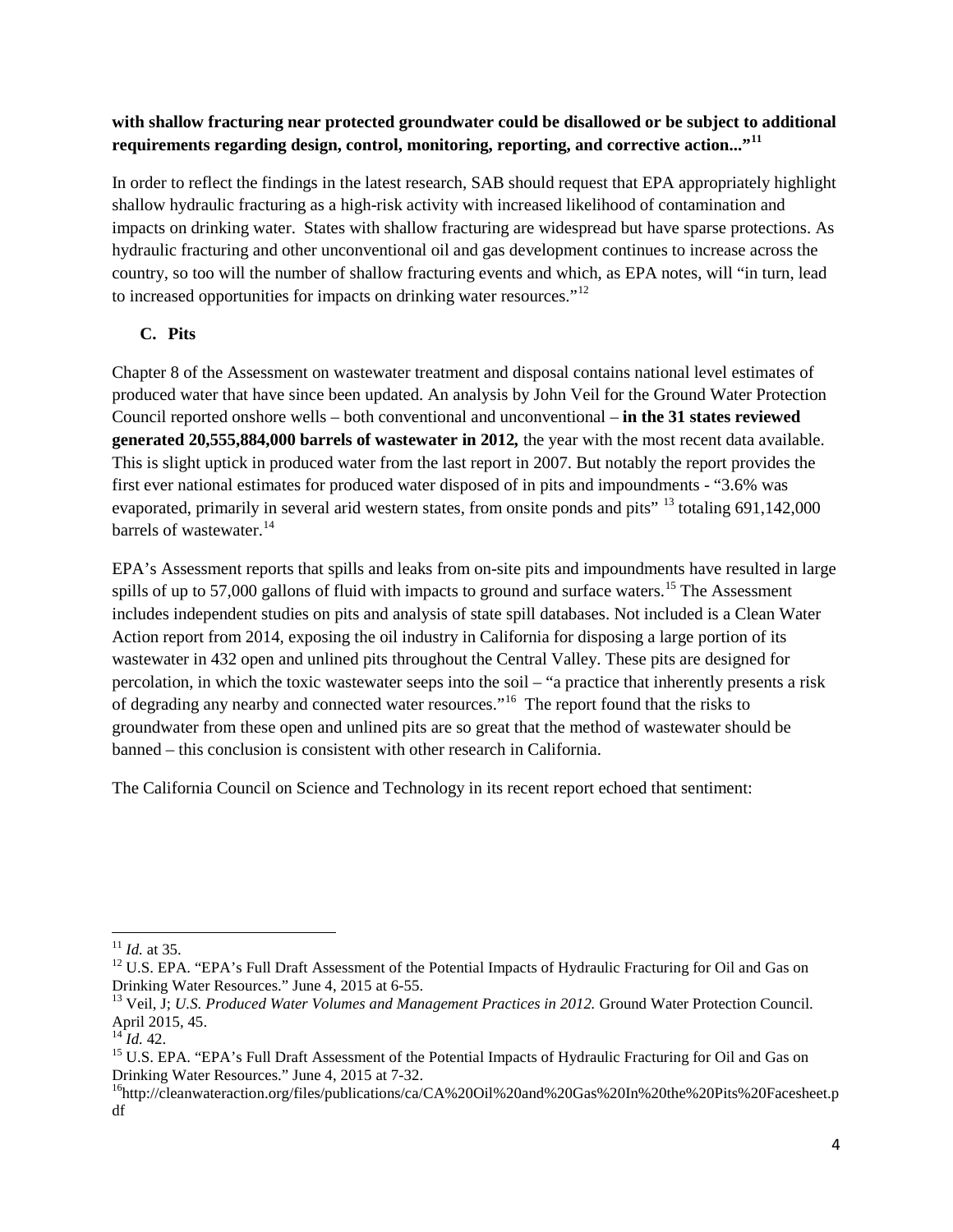## **"Operators currently dispose of wastewater from hydraulically fractured wells in percolation pits and also likely have occasionally injected wastewater contaminated with stimulation chemicals into protected groundwater. These practices should stop."[17](#page-4-0)**

SAB should request EPA add a section specifically dedicated to the heightened threats that wastewater disposal in pits poses to drinking water resources. The CSST report revealed that almost 60% of all wastewater created by hydraulically fracturing in California is managed at some point in open pits.<sup>[18](#page-4-1)</sup> Toxic fluids that are not evaporated in our air seep into soil and could potentially lead to groundwater contamination. When the third largest oil producing state in the country is managing the majority of its fracking wastewater with this haphazard and outdated method, EPA's Assessment should more prominently feature the glaring threats it poses to the groundwater of residents living in the state with the eighth largest economy in the world.

## **D. Unconventional Extraction vs Conventional Extraction**

#### *Additional Research on Risks from Wastewater Sent to POTWs*

The Assessment describes the risks wastewater from hydraulically fracturing sent to Publically Owned Treatment Works (POTWs) poses to downstream drinking water quality and the water treatment mechanisms. Constituents contained in this water "have the potential to pass through unit treatment processes commonly used in POTWs and can be discharged into receiving rivers."[19](#page-4-2) Further, the high salt contents can "disturb POTW biological treatment processes."[20](#page-4-3)

As such the SAB should refer to Clean Water Action and Environmental Integrity Project's comments on EPA's proposed rule, *Effluent Limitations Guidelines and Standards for the Oil and Gas Extraction Point Source Category*, which reiterates the high risks wastewater poses to both sewage treatment plants and drinking water quality and supports EPA's recently proposed zero discharge standard:

"EPA has taken the appropriate course of action in requiring a zero-discharge standard for UOG facilities discharging to POTWs, given that UOG [unconventional] wastewater contains a number of constituents that POTWs are unable to process or remove and that may lead to the formation of dangerous byproducts.

The zero-discharge standard is a commonsense rule that provides regulatory clarity to the oil and gas industry. EPA should not deviate from the zero-discharge requirement as this is the limitation is based on the best available technology, in line with the purposes of the CWA, and the only way to ensure the protection of public health and the environment."<sup>[21](#page-4-4)</sup>

<span id="page-4-0"></span><sup>17</sup> California Council on Science and Technology. 2015. *An Independent Scientific Assessment of Well Stimulation in California, Summary Report, An Examination of Hydraulic Fracturing and Acid Stimulations in the Oil and Gas Industry*. p. 1.<br><sup>18</sup> California Council on Science and Technology. 2015. An *Independent Scientific Assessment of Well Stimulation in* 

<span id="page-4-1"></span>*California, Volume II, Potential Environmental Impacts of Hydraulic Fracturing and Acid Stimulations.* pp. 98-102. <sup>19</sup> U.S. EPA. "EPA's Full Draft Assessment of the Potential Impacts of Hydraulic Fracturing for Oil and Gas on Drinking Water Resources." June 4. 2015 at 8-33.

<span id="page-4-2"></span>

<span id="page-4-4"></span><span id="page-4-3"></span><sup>&</sup>lt;sup>20</sup> *Id.* <br><sup>21</sup> Clean Water Action and Environmental Integrity Project comments on EPA's *Effluent Limitations Guidelines and Standards for the Oil and Gas Extraction Point Source Category.* Submitted July 17, 2015. Accessible at http://www.regulations.gov/#!documentDetail;D=EPA-HQ-OW-2014-0598-0977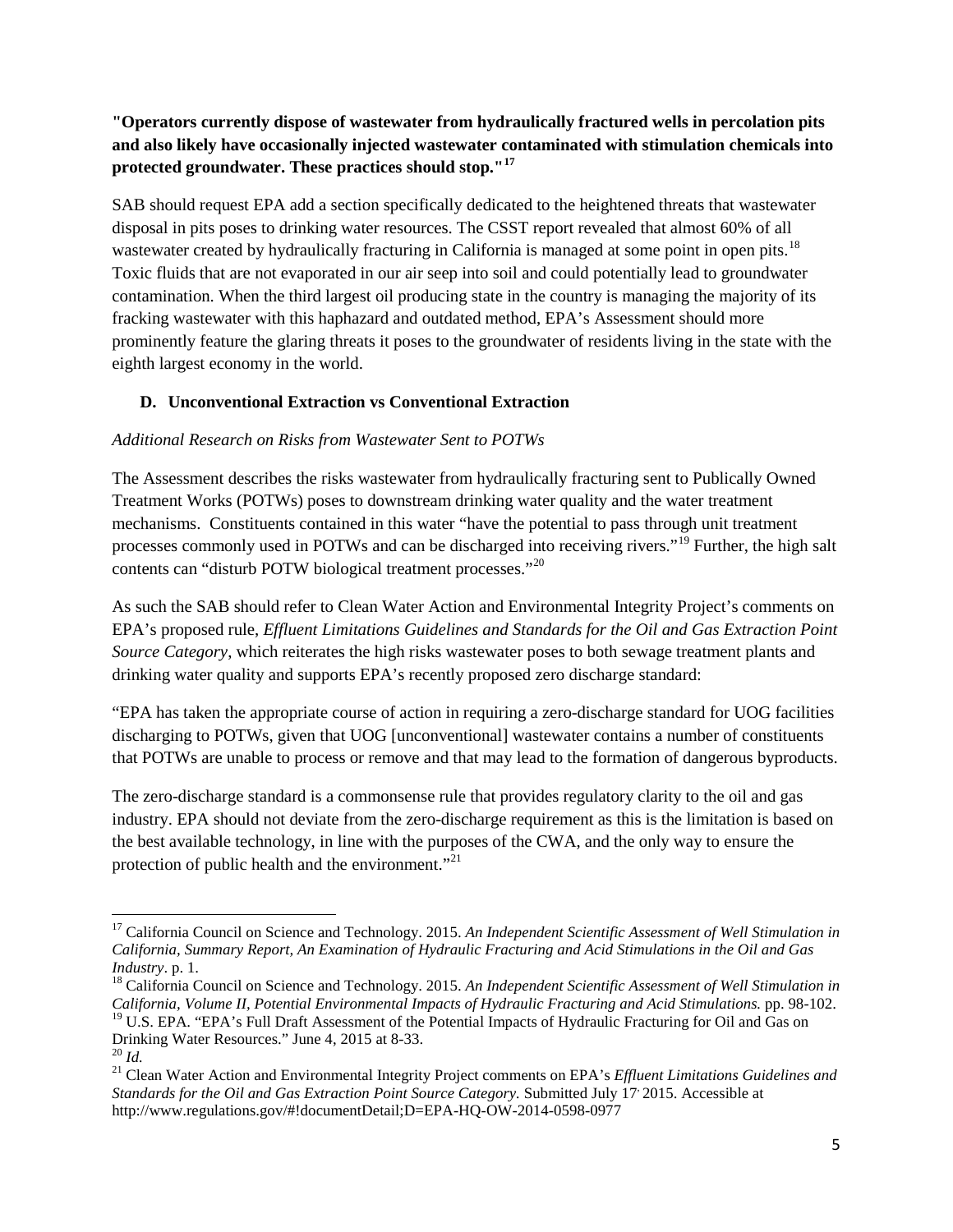#### *Conventional and Unconventional Wastewater Poses Similar Threats to Drinking Water*

The Assessment confirms that hydraulic fracturing is used in both conventional and unconventional formations. We agree when the Assessment's states "conventional and unconventional flowback and produced water content are often similar with respect to the occurrence and concentration of many constituents."[22](#page-5-0) Likewise, we agree with the Assessment's description of some of the risks produced water poses to drinking water resources.

The Environmental Defense Fund's comments on EPA's proposed rule, *Effluent Limitations Guidelines and Standards for the Oil and Gas Extraction Point Source Category*, contains analysis on the volumes of, and pollutants and concentrations in wastewater generated from both unconventional and conventional formations.[23](#page-5-1) The comments include the similarities and unknowns with various examples. One example is a description of a recent study:

"A recent study published in Environmental Science & Technology examined both conventional and unconventional wastewater samples.<sup>[24](#page-5-2)</sup> Samples of Appalachian conventional produced waters were found to contain high chloride, bromide, iodide, and ammonium levels – the same pollutants of concern identified by EPA in unconventional oil and gas wastewaters. The researchers also found no difference between conventional and unconventional produced waters with respect to halides (such as iodide) and ammonium concentrations."

SAB should revise the Assessment to note that there are inherent risks associated with wastewater produced by a oil and gas wells due to the constituents brought to the surface and the ways the wastewater is managed, regardless of if hydraulic fracturing was utilized.

#### **E. Executive Summary and Press Release**

The Executive Summary does not faithfully summarize the results of the study and must be revised to accurately convey the study's findings. Specifically, the following statements misrepresent the level of certainty with which EPA can identify impacts on drinking water resources:

"We did not find evidence that these mechanisms have led to widespread, systemic impacts on drinking water resources in the United States. Of the potential mechanisms identified in this report, we found specific instances where one or more mechanisms led to impacts on drinking water resources, including contamination of drinking water wells. The number of identified cases, however, was small compared to the number of hydraulically fractured wells."<sup>[25](#page-5-3)</sup>

<span id="page-5-0"></span><sup>&</sup>lt;sup>22</sup> U.S. EPA. "EPA's Full Draft Assessment of the Potential Impacts of Hydraulic Fracturing for Oil and Gas on Drinking Water Resources." June 4, 2015 at 7-47.

<span id="page-5-1"></span><sup>&</sup>lt;sup>23</sup> Environmental Defense Fund comments on EPA's *Effluent Limitations Guidelines and Standards for the Oil and Gas Extraction Point Source Category.* Submitted July 17, 2015. Accessible at

<span id="page-5-2"></span>

http://www.regulations.gov/#!documentDetail;D=EPA-HQ-OW-2014-0598-0975<br><sup>24</sup> Harkness, J., Dwyer, G., Warner, N.R., Parker, K. Mitch, W.; Vengosh, A. (2015) Iodide, Bromide, and Ammonium

in Hydraulic Fracturing and Oil and Gas Wastewaters: Environmental Implications. Environmental Science & Technology, 49(3), 1955-1963, DOI:10.1021/es504654n.<br><sup>25</sup> U.S. EPA. "EPA's Full Draft Assessment of the Potential Impacts of Hydraulic Fracturing for Oil and Gas on

<span id="page-5-3"></span>Drinking Water Resources." June 4, 2015 at ES-6, 10-1.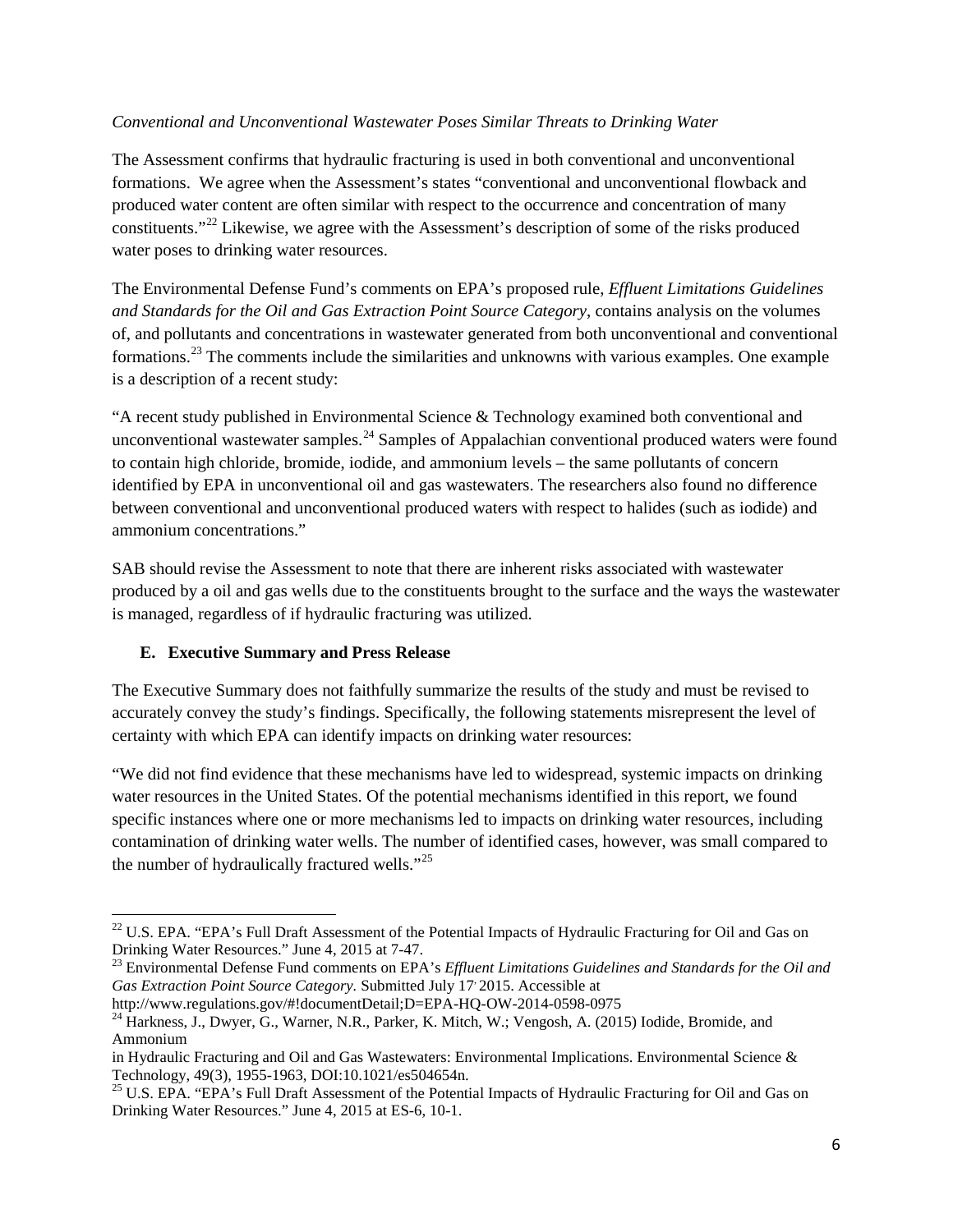Although the report goes on to say that this finding may truly represent a lack of impacts or could be due to lack of data and impacts, those statements are overshadowed by the conclusion above. The emphasis on the first finding – the lack of evidence of widespread impacts – is not supported by the underlying findings in the main body of the report. The report itself places much greater emphasis on EPA's inability to determine with any certainty the frequency of impacts due to a lack of available data, as discussed in detail below.

In addition, the statement regarding the number of identified cases of impacts relative to the number of hydraulically fractured wells conveys false accuracy. This statement implies that EPA assessed the probability that a hydraulically fractured well will be associated with impacts to drinking water, which EPA did not do. EPA did not systematically investigate the water quality near every single hydraulically fractured well in the United States, nor does it claimed to have done so for even a statistically significant sample of wells. Later in the report EPA makes clear that it cannot even determine a definitive count of the number and location of hydraulically fractured wells. As such, EPA's statement regarding the number of cases of impacts versus the number of fractured well is highly misleading.

EPA's ability to find evidence of impacts – let alone evaluate the frequency of those impacts – was seriously thwarted by a lack of available data. This fact is confirmed repeatedly throughout the main body of the report<sup>26</sup>, e.g.:

"There are several uncertainties inherent in our assessment of hydraulic fracturing water use and potential effects on drinking water quantity or quality. The largest stem from the lack of literature and data on this subject at local scales, and the question of whether any impacts would be documented in the types of literature we reviewed."(p.4-50)

"Due to a lack of data, we generally could not assess future cumulative water use and the potential for impacts in most areas of the country , nor could we examines these in combination with other relevant factors (e.g., climate change, population growth)"(p. 4-51)

"However, due to a lack of available data, little is known about the prevalence and severity of actual drinking water impacts." (p. 5-42)

"The data contain few post-spill analyses, so ground water contamination may have occurred but have not been identified." (p. 5-46)

"There was no reported sampling of soil or ground water to determine whether or not chemicals migrated into the soil." (5-69)

"The lack of information regarding the composition of chemical additives and fracturing fluids, containment and mitigation measures in use, and the fate and transport of spilled fluids greatly limits our ability to assess potential impacts to drinking water resources." (p. 5-73)

"There is a lack of baseline surface water and ground water quality data. This lack of data limits our ability to assess the relative change to water quality from a spill or attribute the presence of a contaminant to a specific source." (p.5-74)

<span id="page-6-0"></span><sup>26</sup> *Id.* pages as noted.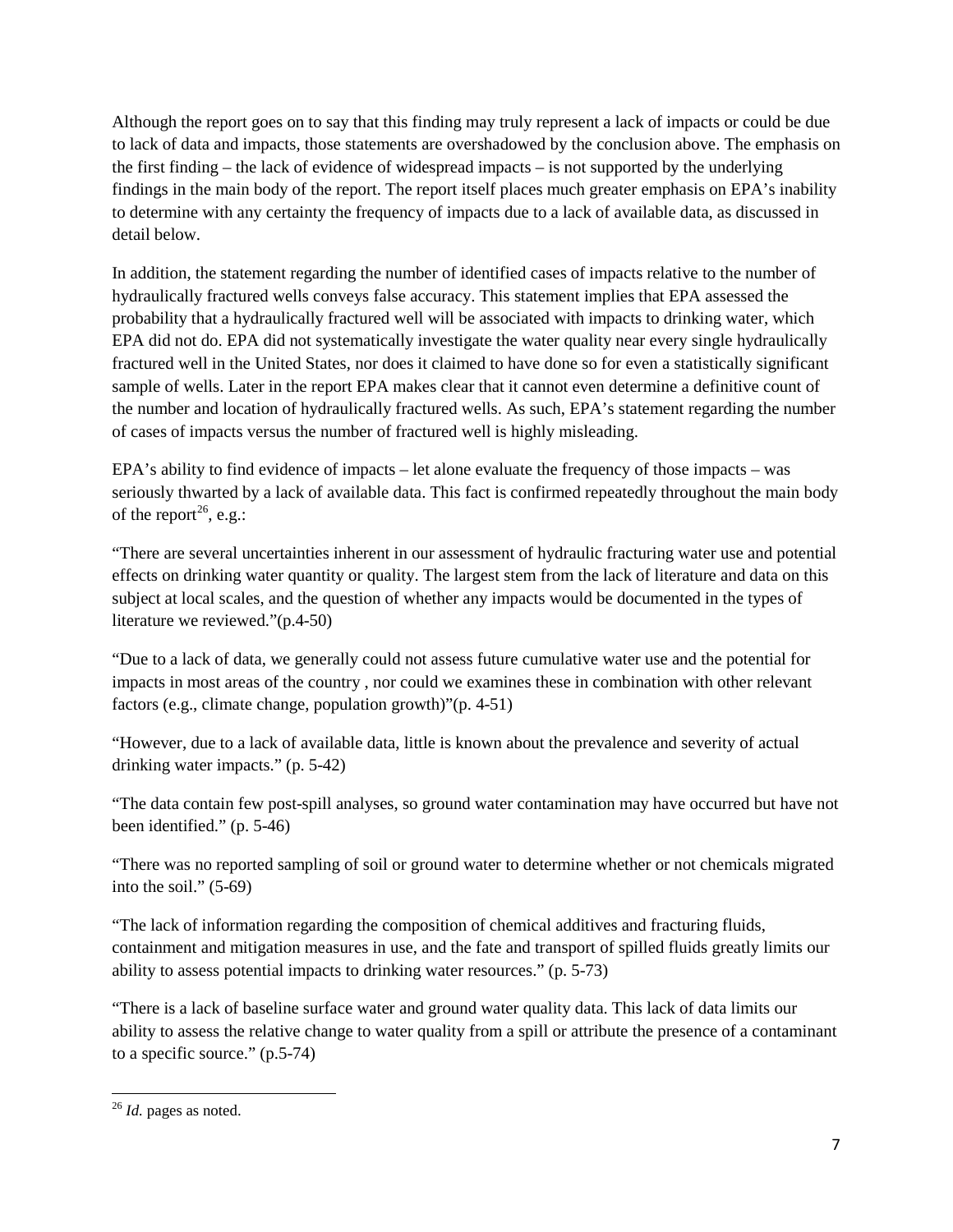"There are documented chemical spills at fracturing sites, but a lack of available data limits our ability to determine impacts." (p. 5-74)

"There are other cases in which production wells associated with hydraulic fracturing are alleged to have caused drinking water contamination. Data limitations in most of those cases (including the unavailability of information in litigation settlements resulting in sealed documents) make it impossible to definitively assess whether or not hydraulic fracturing was a cause of the contamination in these cases." (p. 6-53)

"Subsurface monitoring data (i.e., data that characterize the presence, migration, or transformation of fluids in the subsurface related to hydraulic fracturing operations) are scarce relative to the tens of thousands of oil and gas wells that are estimated to be hydraulically fractured across the country each year (see Chapter 2)." (p. 6-56)

"These limitations on hydraulic fracturing-specific information make it difficult to provide definitive estimates of the rate at which wells used in hydraulic fracturing operations experience the types of integrity problems that can contribute to fluid movement." (p. 6-56)

"Although it is collected in some cases, there is also no systematic collection, reporting, or publishing of empirical baseline (pre-drilling and/or pre-fracturing) and post-fracturing monitoring data that could indicate the presence or absence of hydraulic fracturing-related fluids in shallow zones and whether or not migration of those fluids has occurred." (p. 6-56)

"Given the surge in the number of modern high-pressure hydraulic fracturing operations dating from the early 2000s, evidence of any fracturing-related fluid migration affecting a drinking water resource (as well as the information necessary to connect specific well operation practices to a drinking water impact) could take years to discover." (p. 6-56)

"Because some components of hydraulic fracturing fluid are proprietary chemicals, and subsurface reaction products may be unknown, prior knowledge of the identity of analytes may not be available. Consequently, studies may be limited in their ability to determine the presence of either unknown or proprietary constituents contained in flowback or produced water simply because of the lack of knowledge of the identities of the constituents." (p. 7-14)

"Of the volume of spilled flowback and produced water, 16% was recovered for on-site use or disposal, 76% was reported as unrecovered, and 8% was unknown. The potential impact of the unknown and unrecovered volume on drinking water resources is unknown." (p. 7-33)

"A key parameter that is unknown is the number of crashes which impact drinking water resources, so definitive estimates of impacts to drinking water resources cannot be made." (p. 7-39)

"Despite various studies, the total number of spills occurring in the United States, their release volumes and associated concentrations, can only be roughly estimated because of underlying data limitations." (p. 7-45)

"Extensive characterization of produced water is typically not part of spill response, and therefore the chemicals, and their concentrations, potentially impacting drinking water resources are not usually known." (p. 7-46)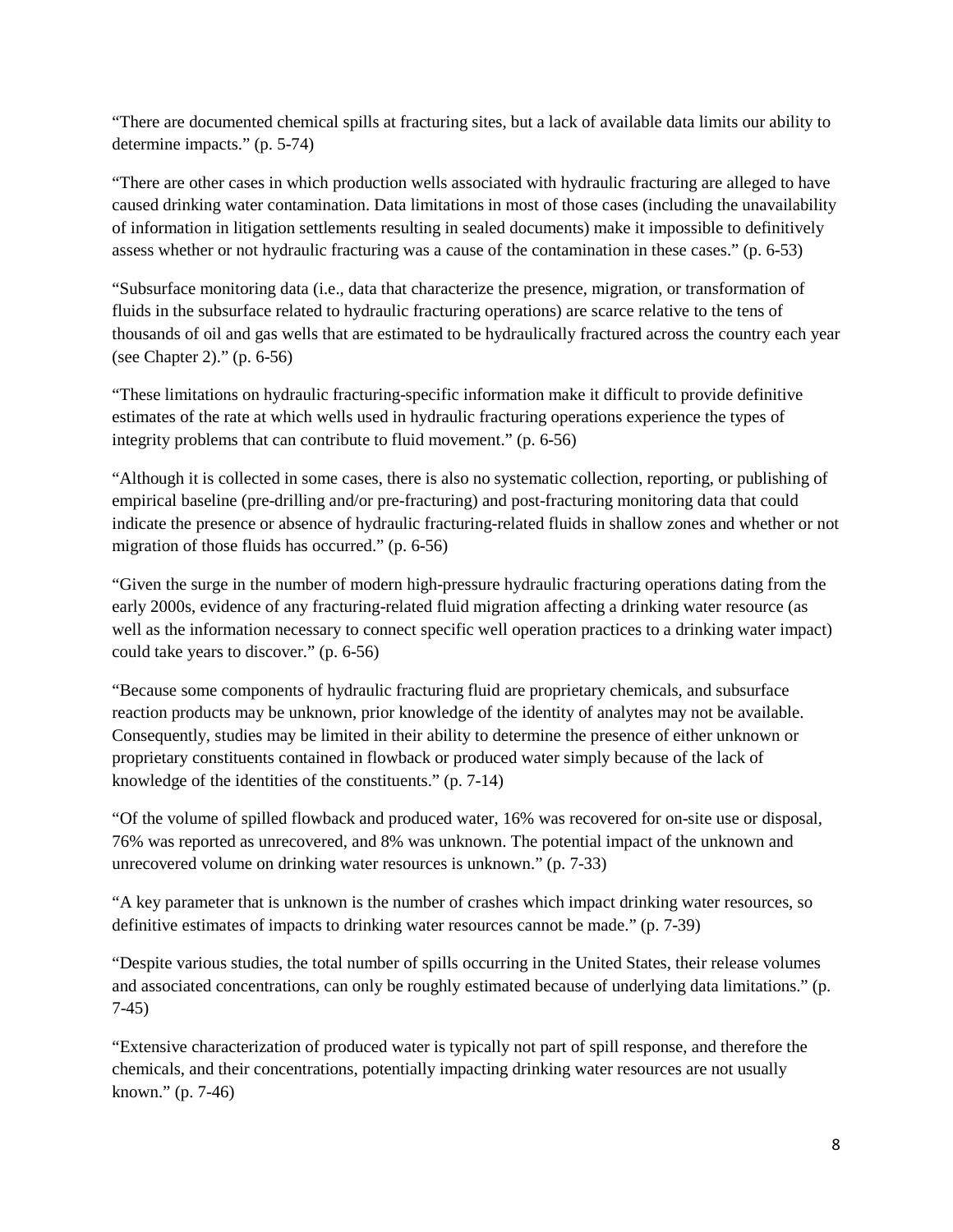"These unauthorized discharges represent both documented and potential impacts on drinking water resources. However, data do not exist to evaluate whether such episodes are uncommon or whether they happen on a more frequent basis and remain largely undetected." (p. 8-20)

"In addition, unauthorized discharge of wastewater is a potential mechanism for impacts on drinking water resources. Descriptions of several incidents and resulting legal actions have been publicly reported. However, such events are not generally described in the scientific literature, and the prevalence of this type of activity is unclear." (p.8-58)

"Unauthorized discharges of hydraulic fracturing wastewaters have been documented; such discharges could potentially impact drinking water resources, but estimates of the frequency of occurrence cannot be developed with the available data." (p.8-68)

"Monitoring of surface waters, even screening with a simple TDS proxy such as conductivity, would be needed to help assess how often hydraulic fracturing activities (including spills or discharges of wastewater) affect receiving waters; such data are lacking except for some studies in the Marcellus Shale region." (p. 8-73)

"There are several notable uncertainties in the chemical and toxicological data that limit a comprehensive assessment of the potential health impacts of hydraulic fracturing on drinking water resources." (p. 9-37)

**"This assessment used available data and literature to examine the potential impacts of hydraulic fracturing for oil and gas on drinking water resources nationally. As part of this effort, we identified data limitations and uncertainties associated with current information on hydraulic fracturing and its potential to affect drinking water resources. In particular, data limitations preclude a determination of the frequency of impacts with any certainty. There is a high degree of uncertainty about whether the relatively few instances of impacts noted in this report are the result of a rarity of effects or a lack of data." (p. 10-17)**

This last statement in particular, while conveying the same basic information as the Major Findings section of the Executive Summary, communicates it in a starkly contrasting manor. Appropriately, this latter statement focuses on the uncertainty inherent in drawing any firm conclusions about the frequency of impacts to drinking water from hydraulic fracturing, due to a lack of available data. This crucial point is lost in the Executive Summary.

EPA's press statement announcing the release of the draft study even further mischaracterizes the findings of the study. This misleading statement from the Executive Summary, "We did not find evidence that these mechanisms have led to widespread, systemic impacts on drinking water resources in the United States,"<sup>[27](#page-8-0)</sup> is inaccurately summarized as, "Hydraulic fracturing activities have not led to widespread, systemic impacts to drinking water resources."<sup>[28](#page-8-1)</sup> The loss of the crucial caveat that EPA did not find evidence of impacts completely changes the meaning of this finding.

<span id="page-8-1"></span><span id="page-8-0"></span><sup>&</sup>lt;sup>27</sup> *Id.* at ES-6, 10-1.<br><sup>28</sup> U.S. Environmental Protection Agency. (2015) EPA Releases Draft Assessment on the Potential Impacts to Drinking Water Resources from Hydraulic Fracturing Activities [Press Release].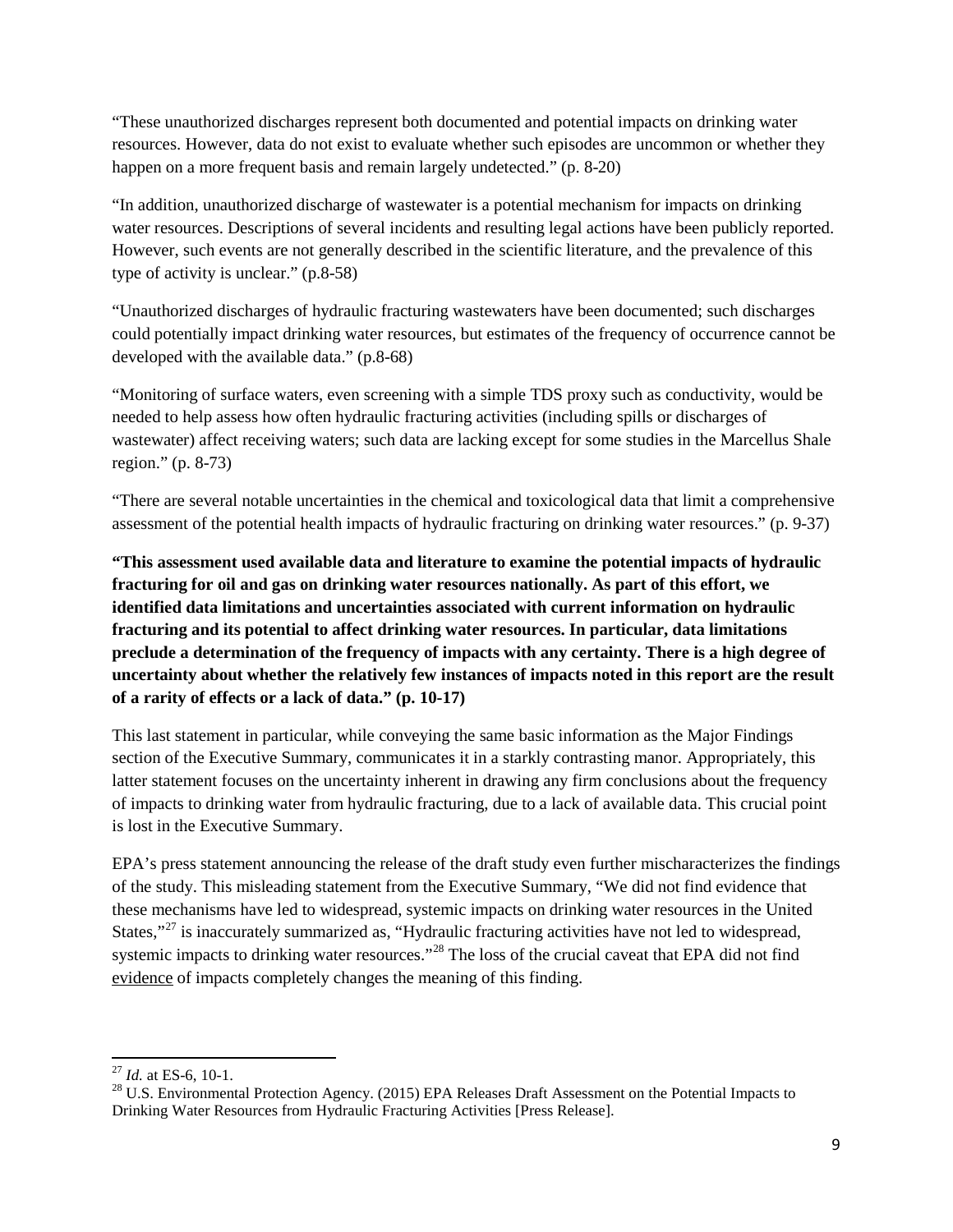The consequences of EPA's failure to accurately communicate its science are not trivial. Most members of the general public will likely only hear of this study through stories in the popular press. Numerous such stories included the wholly inaccurate statement from EPA's press release highlighted above.<sup>[29](#page-9-0)</sup> As such, the general public may be seriously misinformed about the results of this study. Those members of the public, policymakers, or others who go further to read the Executive Summary will still be misled as to major conclusions of the study if the draft report is finalized without revisions.

In sum, we request that EPA:

- 1. Revise the Major Findings and Conclusions sections of the Executive Summary and Synthesis to accurately and faithfully convey the findings of the study, in particular by:
	- a. Emphasizing and making clear that EPA cannot say with any certainty how widespread or systematic impacts to drinking water from hydraulic fracturing are, due to a lack of available data, and;
	- b. Clarifying that EPA did not perform a statistical analysis of the number of cases of drinking water impacted by fracturing activities versus the number of fracturing activities.
- 2. Retract the news release dated 06/04/2015 announcing the release of the draft study and issue a correction that accurately conveys the findings of the study and the revised Executive Summary.

# **F. Recommendations for Future Work**

EPA's draft report thoroughly highlights data gaps and uncertainties, both within each individual study area and in the synthesis section. This is a strength of the report and will no doubt be of great use to regulators, policy-makers, industry, and the public, among others. The gaps are numerous and fundamental and, as EPA states, "preclude a determination of the frequency of impacts with any certainty."[30](#page-9-1)

Missing from the report, however, are recommendations for future work based on these identified gaps and uncertainties. Such a section could help focus researchers, regulators, and others – including the Federal Multiagency Collaboration on Unconventional Oil and Gas Research – on devising means to fill these gaps and perform analysis that EPA was precluded from performing due to such gaps.

EPA's draft report is the first of a kind of this scale and scope to examine the potential impacts to drinking water from hydraulic fracturing. As such, EPA researchers have unique insight into topics on which additional study is most needed. Sharing these insights could be of great benefit to other scientists as well as to the public. We therefore request that EPA add a section to the report making recommendations for future work.

# **G. Prospective Case Studies**

<span id="page-9-0"></span><sup>&</sup>lt;sup>29</sup> See. e.g. Gold, Russell, and Amy Harder. "Fracking Has Had No 'Widespread' Impact on Drinking Water, EPA Finds." *WSJ*. Wall Street Journal, 4 June 2015. Web. 26 Aug. 2015.; Brady, Jeff. "EPA Finds No Widespread Drinking Water Pollution From Fracking." *NPR*. NPR, 4 June 2015. Web. 26 Aug. 2015.

<span id="page-9-1"></span><sup>&</sup>lt;sup>30</sup> U.S. EPA. "EPA's Full Draft Assessment of the Potential Impacts of Hydraulic Fracturing for Oil and Gas on Drinking Water Resources." June 4, 2015 at ES-22.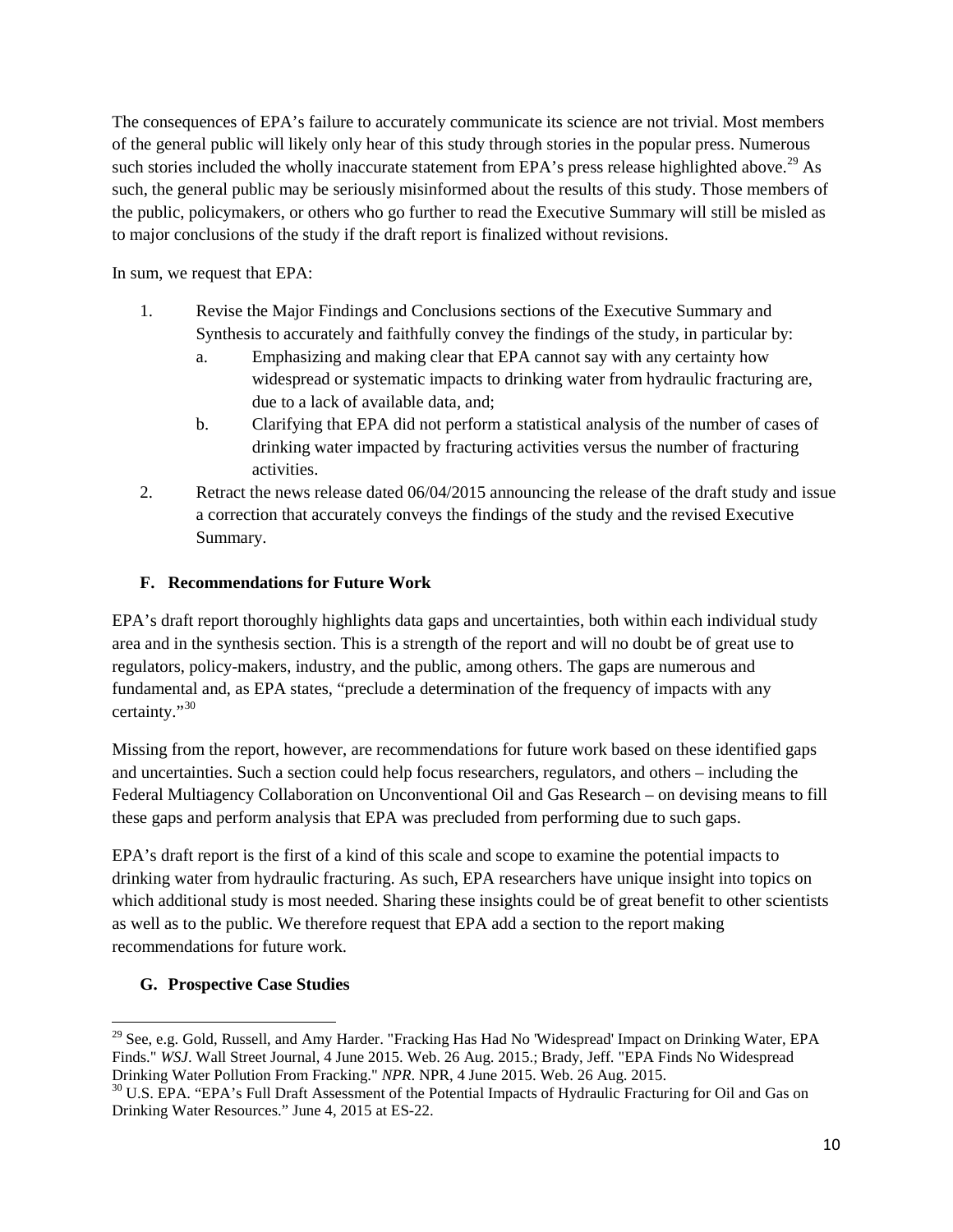A significant gap in the draft report is a lack of discussion regarding the proposed Prospective Case Studies.

EPA's final study plan, published in November 2011, stated that EPA would perform two prospective case studies, in which EPA scientists would have full access to two hydraulic fracturing sites in order to collect baseline data and perform monitoring during and after hydraulic fracturing.<sup>[31](#page-10-0)</sup> This would have been groundbreaking, first-of-a-kind research and indeed was one of the most highly anticipated parts of the study.

EPA's 2012 Progress Report only briefly mentions the Prospective Case Studies, stating that, "The EPA continues to work with industry partners to design and develop prospective case studies. Because prospective case studies remain in their early stages, the progress report focuses on the progress of retrospective case studies only."[32](#page-10-1)

EPA's 2015 draft report is completely silent on the topic of the prospective case studies.

EPA has gone to significant lengths to create and open and transparent process surrounding this study, including holding multiple public comment sessions and convening broad stakeholder groups to participate in workshops and meetings. This makes EPA's silence on the prospective case studies all the more troubling.

Given that EPA included the prospective case studies in the Final Study Plan and the significant public interest in this area of research, EPA has an obligation to explain why this work was not completed. We request that EPA add a section to the report discussing the prospective case studies, including any future plans to perform such work.

# **H. Retrospective Case Studies**

In the November 2011 Final Study Plan, EPA proposed to perform five retrospective case studies, evaluating reported impacts to groundwater in areas where hydraulic fracturing is occurring.<sup>[33](#page-10-2)</sup> EPA performed these studies, but chose not to include them in the 2015 draft report, instead publishing them as separate reports not open for public comment. We are troubled by this decision.

Like the prospective case studies, the retrospective case studies were highly anticipated pieces of the larger study. They were also the source of significant controversy, given EPA's decisions to abandon three high-profile water contamination cases suspected to be related to hydraulic fracturing in Pavillion, WY, Parker County, TX, and Dimock, PA and EPA's further decision not to include these incidents in the current study. These decisions created a troubling pattern regarding EPA's scientific work on hydraulic fracturing that we were hopeful the current study would end. EPA's choice to not include the five retrospective case studies in the public comment process indicates that there is perhaps still cause for concern.

<span id="page-10-0"></span><sup>&</sup>lt;sup>31</sup> U.S. Environmental Protection Agency, Office of Research and Development. 2011. Plan to Study the Potential Impacts of Hydraulic Fracturing on Drinking Water Resources.

<span id="page-10-1"></span> $32$  U.S. Environmental Protection Agency. 2012. Study of the Potential Impacts of Hydraulic Fracturing on Drinking Water Resources Progress Report.

<span id="page-10-2"></span><sup>&</sup>lt;sup>33</sup> U.S. Environmental Protection Agency, Office of Research and Development. 2011. Plan to Study the Potential Impacts of Hydraulic Fracturing on Drinking Water Resources.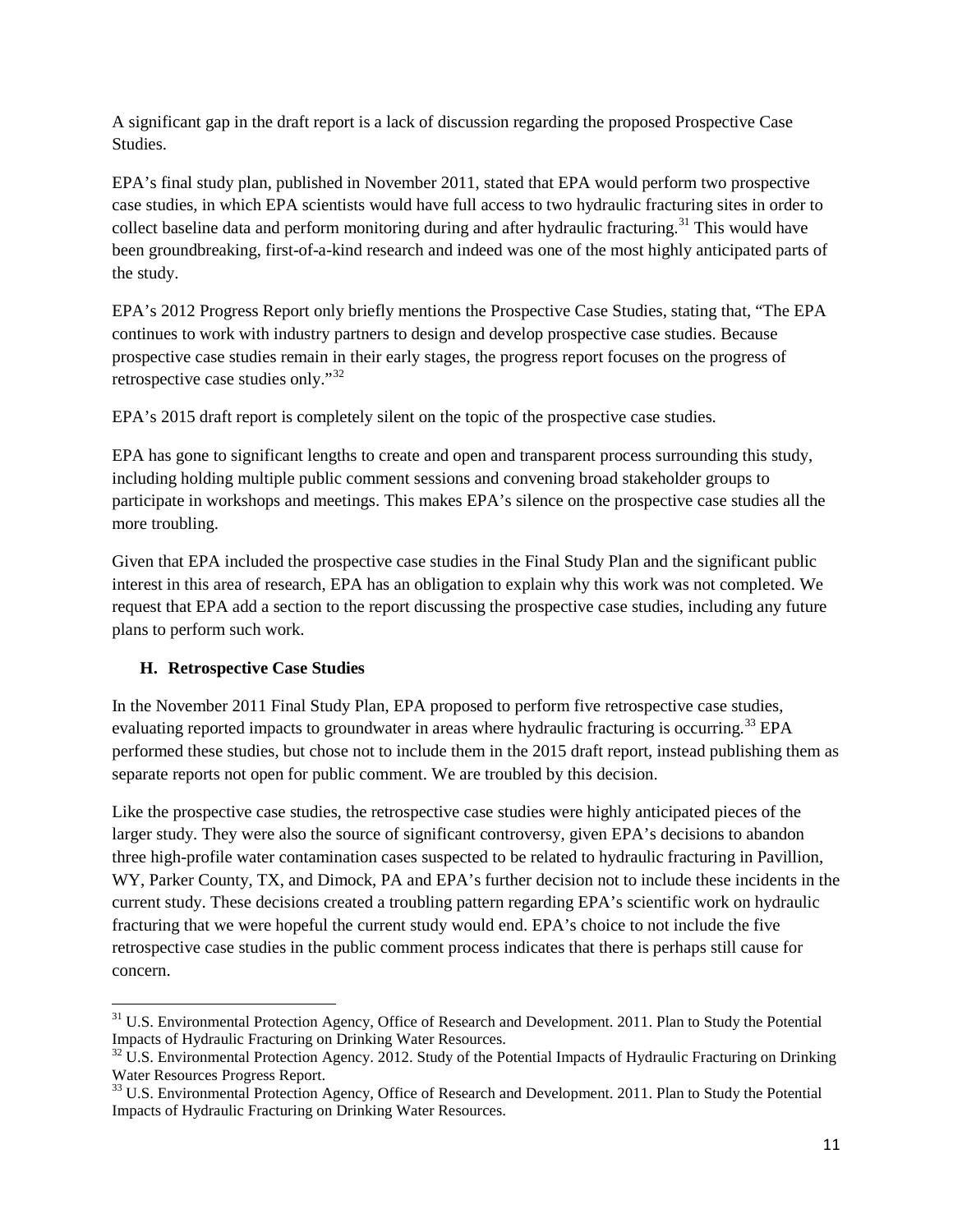The retrospective case studies represent one of the few areas of original field research conducted for this study, which is largely a review and synthesis of existing work. As such, this topic area more than others could benefit from review by and feedback from outside experts. Additionally, the communities in which these investigations took place and who may have been impacted should have the ability to provide public input on the results of these investigations.

EPA's decision to exclude the retrospective case studies from the main report and instead burying them multiple links deep on the study webpage, making them very difficult to find, is confusing and concerning, particularly given EPA's history with scientific field investigations of water contamination suspected to be linked to hydraulic fracturing activities. We request that EPA add the retrospective case studies to the main report and make them open to public review and comment.

## **I. Migration of Contaminants to Protected Water**

In section 6.3.2 of the study EPA evaluates migrations pathways through which injected or native fluids could reach protected water.<sup>[34](#page-11-0)</sup> This includes the results of modeling work performed by researchers at Lawrence Berkeley National Laboratory (LBNL) to investigate potential short term migration of fluids from a hydrocarbon-bearing formation to a shallower zone containing groundwater along a permeable fault or fracture. The time period modeled was from immediately after fracturing to up to two years following fracturing, during the production phase.<sup>[35](#page-11-1)</sup> This is not sufficient to fully determine the potential for migration of fluids along these pathways.

As stated in the study, the researchers did not model the fracturing process itself.<sup>[36](#page-11-2)</sup> However, it is precisely this process that could cause fluids to migrate along the studied pathways. The high pressures exerted during fracturing could potentially provide the force necessary to cause migration of fluids into shallower zones. Moreover, the researchers assumed a constant bottomhole pressure equal to half the initial reservoir pressure.<sup>[37](#page-11-3)</sup> As EPA itself states, "pressure distribution within the reservoir (e.g., overpressurized vs. hydrostatic conditions) will affect the fluid flow through fractures/faults."[38](#page-11-4) By not modeling the time periods during which pressure in the hydrocarbon-bearing reservoir would be greatest, the researchers did not model the highest risk scenarios related to these potential pathways, and therefore the analysis is incomplete.

Indeed, as described in section 6.3.2.3, fractured wells have been documented to communicate with offset wells during hydraulic fracturing, including incidents where fluids from the fractured well intersect offset wells, resulting in surface blowouts.<sup>[39](#page-11-5)</sup> In an experiment performed in the Marcellus Shale to investigate interwell communication during fracturing, an operator injected seven distinct chemical tracers along with each stage of a seven-stage fracture treatment.<sup>[40](#page-11-6)</sup> The chemical tracers from four of the seven stages were detected in the produced water from an offset well located approximately 950 feet away. In addition, the

<span id="page-11-0"></span><sup>&</sup>lt;sup>34</sup> U.S. EPA. "EPA's Full Draft Assessment of the Potential Impacts of Hydraulic Fracturing for Oil and Gas on Drinking Water Resources." June 4, 2015 at 6-31<br>
<sup>35</sup> *Id.* at 6-40<br>
<sup>36</sup> *Id.*<br>
<sup>37</sup> *Id.* 38 *Id.* at 6-50<br>
<sup>39</sup> *Id.* at 6-42 thru 6-48

<span id="page-11-3"></span><span id="page-11-2"></span><span id="page-11-1"></span>

<span id="page-11-4"></span>

<span id="page-11-6"></span><span id="page-11-5"></span><sup>&</sup>lt;sup>40</sup> Barth, J., et al, 2012, "Frac Diagnostics Key In Marcellus Wells," AOGR, May 2012 issue, http://www.aogr.com/index.php/magazine/frac‐facts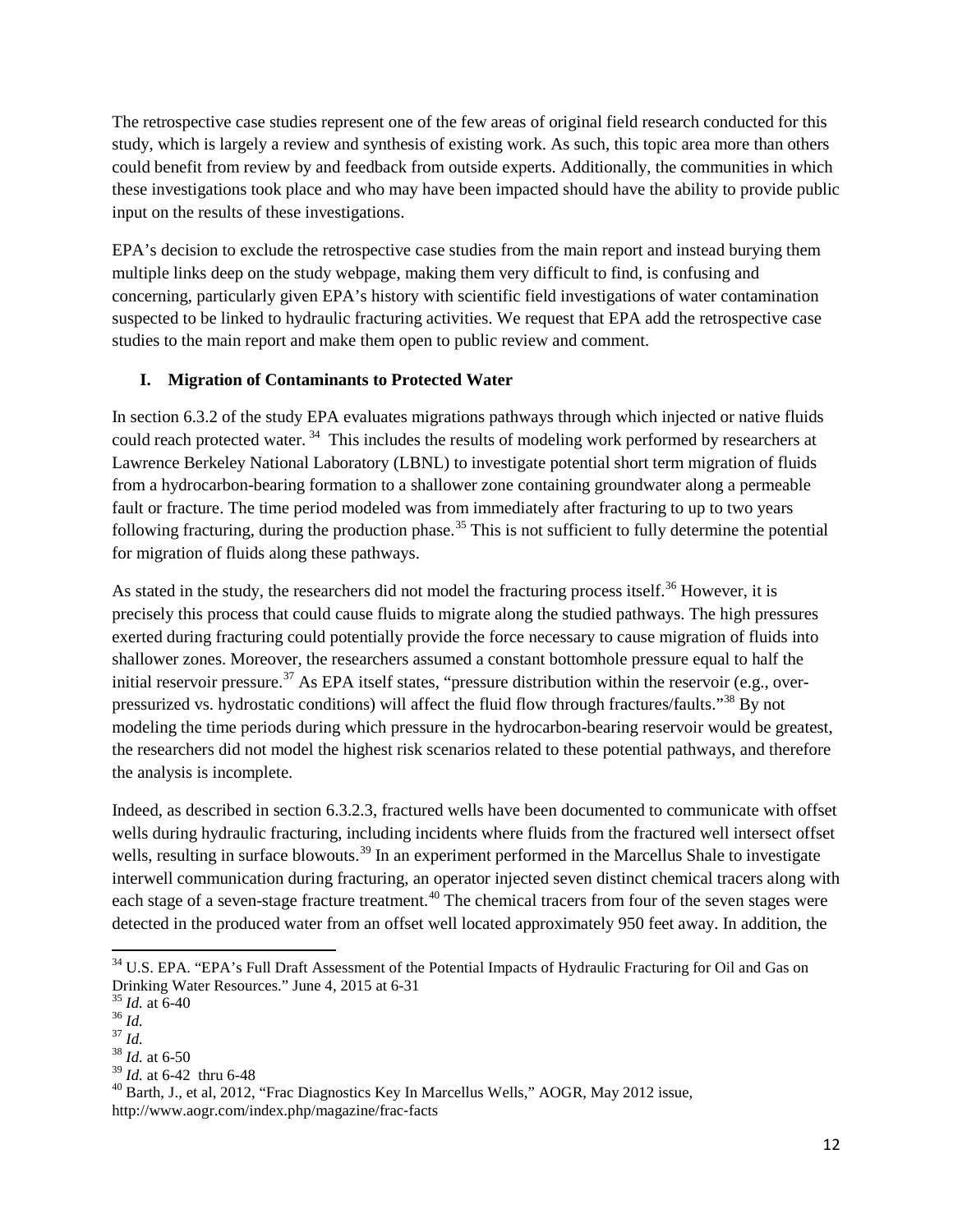chloride concentration of the produced water from the offset well dropped by approximately 50%, indicating mixing with frac water, and took 5 days to return to near-previous concentrations. It is clear that pressures exerted during hydraulic fracturing can result in movement of fluids along permeable pathways. The same mechanisms that cause fluid flow from a fractured well to an offset well could cause fluids to flow along geologic pathways.

As discussed in section 6.3.2.4, only a very small number of studies have modeled the potential movement of fluids along faults or fractures during hydraulic fracturing. This is suspected to be one of the key pathways by which contaminants could reach groundwater, but in fact very little work has been done on this topic to date. This therefore represents a significant data and research gap – one which EPA can and should investigate in this study.

In sum, we request that EPA perform modeling to assess the potential for migration of fluids along induced or preexisting faults or fractures into protected water *during* hydraulic fracturing, and include the results of this work in the final report.

# **J. Miscellaneous**

*Section 7.3. Background on Formation Characteristics.* This section includes an extremely oversimplified description of sedimentary depositional environments. EPA states, "Generally, shale results from clays deposited in deep, oxygen-poor marine environments, and sandstone results from sand deposited in shallow marine environments (Ali et al., 2010; U.S. EPA, 2004)." This description completely leaves out terrestrial, near-shore, and deep marine sandstone depositional environments and the facies associated with them. This section also omits any discussion of carbonate depositional environments. All of these sedimentary depositional environments are relevant to petroleum geology and by extension the characteristics of produced water. EPA should revise this section to more comprehensively and accurately describe sedimentary depositional environments and formation characteristics relevant to hydrocarbon production.

*Section 8.4.1. Underground Injection.* In reference to management of produced water, EPA states, "More than 98% of this volume was managed via some form of underground injection, with 40% injected into Class II wells." This should be corrected to read "Class IID wells." Clark and Veil found that, of the 98% of produced water injected underground, approximately 59% was used for pressure maintenance or enhanced oil recovery – i.e. injected into Class IIR wells – and  $40\%$  was injected into nonproducing formations for disposal – i.e. injected into Class IID wells.

# **K. Other EPA Actions**

SAB should encourage EPA move forward with a number of important activities related to the protection of drinking water and public health:

# *EPA Should Expedite Revision to CWT Effluent Limitation Guidelines*

EPA should expedite a revision to the relevant Centralized Waste Treatment ELG, thus closing a gap in federal regulation and ensuring that surface waters are not left vulnerable to oil and gas pollution.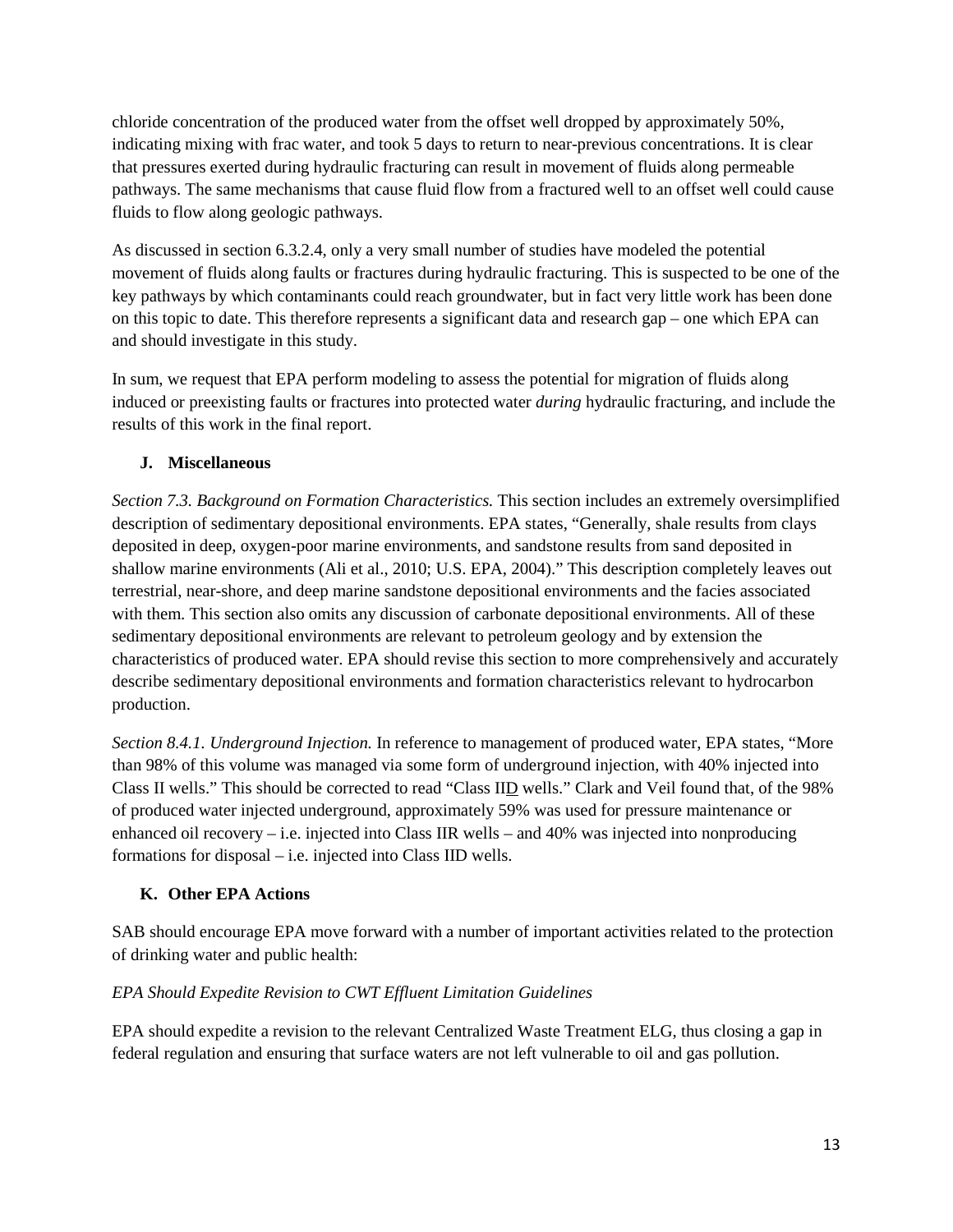It is clear that ELGs relating to CWTs need to be updated to reflect the same threats from oil and gas wastewater that POTWs face. EPA memos indicate that many CWTs cannot adequately treat unconventional wastewater.<sup>[41](#page-13-0)</sup> EPA stated that appropriate limits or pretreatment standards would need to be applied to CWTs because the current guidelines did not evaluate certain pollutants common in oil and gas wastewater, such as radionuclides.<sup>[42](#page-13-1)</sup>

Completing this study will help begin to address critical questions about water quality and public health impacts of discharges from CWTs to POTWs that are not covered in the current rulemaking.

## *EPA Should Expedite an Update to Coalbed Methane ELGs*

EPA should expedite a similar ELG update for coalbed methane extraction. EPA's decision to delist CBM from the definition of UOG was premature and EPA should reconsider this proposal in light of inevitable shifts in gas prices, demand, and costs of wastewater treatment.

Coalbed methane extraction produces large volumes of wastewater characterized by the presence of numerous contaminants at potentially high concentrations. Inadequate treatment and discharge of these wastes jeopardizes the integrity of surface water, can lead to increased public health risks from drinking water, threatens fish and wildlife and causes other negative environmental impacts.

The Congressional intent underlying the Clean Water Act's Effluent Guidelines and Limitations-setting process included prevention of "pollution havens." Coalbed methane extraction ELG's are necessary and affordable treatments are available to avoid this outcome in places where coalbed methane extraction is occurring.[43](#page-13-2)

# *EPA Should Update ELGs for the Landfill Waste Category which Includes Landfill Leachate*

EPA should undergo a similar rulemaking for ELGs governing the discharge of landfill leachate from landfills that currently accept or have historically accepted oil and gas extraction waste. Certain landfills accept waste associated with the extraction of oil and gas – including drill cuttings, drilling muds, produced sand, and produced water – for disposal. Those landfills then often send their leachate to nearby POTWs, which are unequipped to properly treat it. Leachate from landfills accepting waste from oil and gas extraction facilities can contain many of the same pollutants as oil and gas extraction wastewater, and should be subject to the same controls.

#### *EPA Should Take Further Action on Diesel Fuels in Hydraulic Fracturing*

The absence of discussion in the draft study of the use of diesel fuels in hydraulic fracturing fluids, and the particular risks that practice presents to protected water sources, is noteworthy. EPA has the responsibility to regulate hydraulic fracturing when diesel fuel is used in the fracturing fluid.<sup>[44](#page-13-3)</sup> In

<span id="page-13-0"></span><sup>&</sup>lt;sup>41</sup> EPA, Natural Gas Drilling in the Marcellus Shale NPSED Program Frequently Asked Questions (2011), available at http://www.epa.gov/npdes/pubs/hydrofracturing\_faq.pdf. $^{\rm 42}$  Id

<span id="page-13-1"></span>

<span id="page-13-2"></span><sup>&</sup>lt;sup>43</sup> See Docket ID No. EPA-HQ-OW-2010-0824: Comments on Preliminary 2012 Effluent Guidelines Program Plan: *Coalbed Methane Extraction and Shale Gas Wastewater Treatment* (comments submitted by nonprofit organizations and other environmental and public health advocacy groups).

<span id="page-13-3"></span> $44$  42 U.S.C. 300h (d)